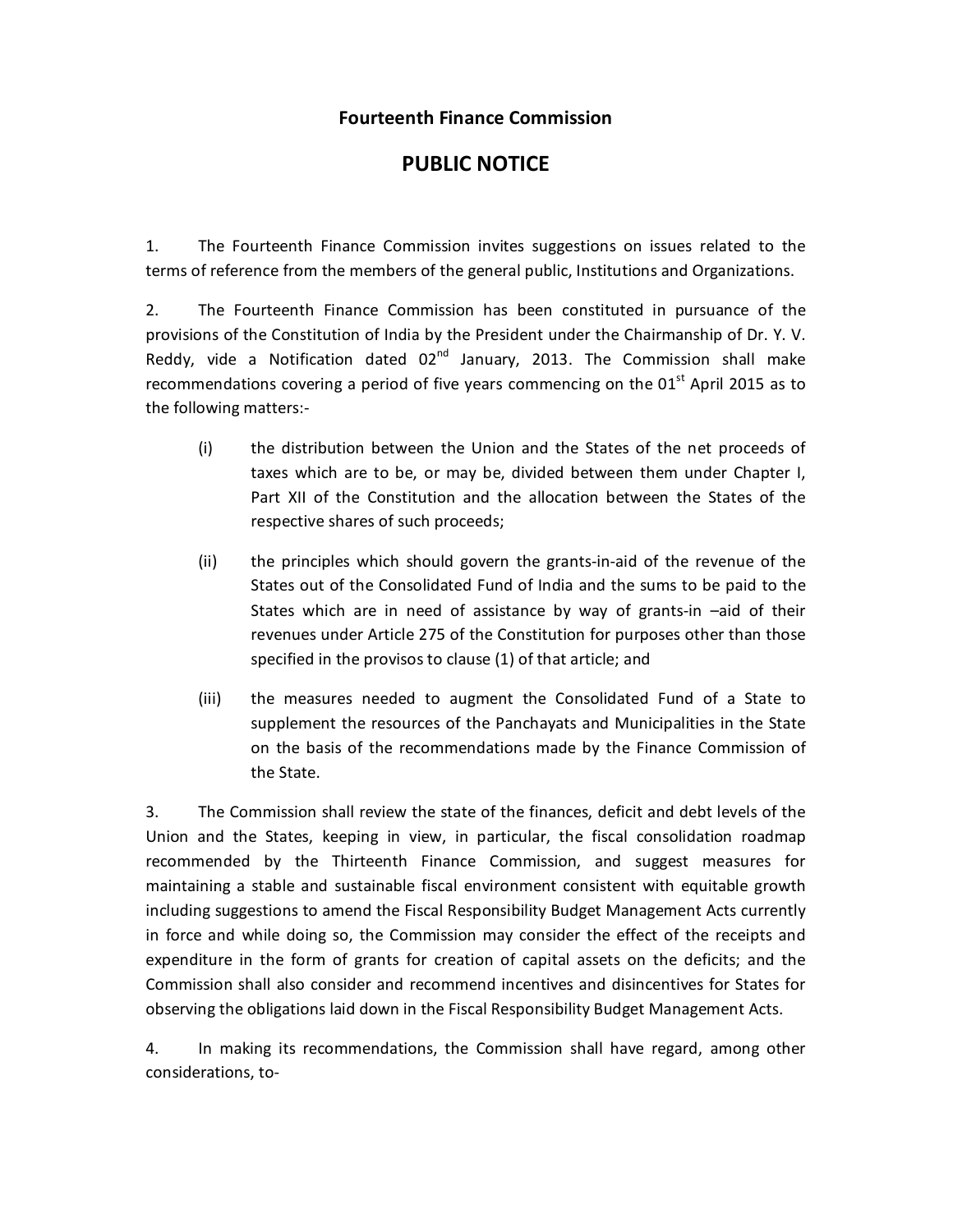- (i) the resources of the Central Government, for five years commencing on  $1<sup>st</sup>$ April 2015, on the basis of levels of taxation and non-tax revenues likely to be reached during 2014-2015;
- (ii) the demands on the resources of the Central Government, in particular, on account of the expenditure on civil administration, defence, internal and border security, debt-servicing and other committed expenditure and liabilities;
- (iii) the resources of the State Governments and the demands on such resources under different heads, including the impact of debt levels on resource availability in debt stressed states, for the five years commencing on  $1<sup>st</sup>$  April 2015, on the basis of levels of taxation and non-tax revenues likely to be reached during 2014-15;
- (iv) the objective of not only balancing the receipts and expenditure on revenue account of all the States and the Union, but also generating surpluses for capital investment;
- (v) the taxation efforts of the Central Government and each State Government and the potential for additional resource mobilisation to improve the tax-Gross Domestic Product ratio in the case of Union and tax-Gross State Domestic Product ratio in the case of the States;
- (vi) the level of subsidies that are required, having regard to the need for sustainable and inclusive growth, and equitable sharing of subsidies between the Central Government and State Governments;
- (vii) the expenditure on the non-salary component of maintenance and upkeep of capital assets and the non-wage related maintenance expenditure on plan schemes to be completed by  $31<sup>st</sup>$  March, 2015 and the norms on the basis of which specific amounts are recommended for the maintenance of the capital assets and the manner of monitoring such expenditure;
- (viii) the need for insulating the pricing of public utility services like drinking water, irrigation, power and public transport from policy fluctuations through statutory provisions;
- (ix) the need for making the public sector enterprises competitive and market oriented; listing and disinvestment; and relinquishing of non-priority enterprises;
- (x) the need to balance management of ecology, environment and climate change consistent with sustainable economic development; and